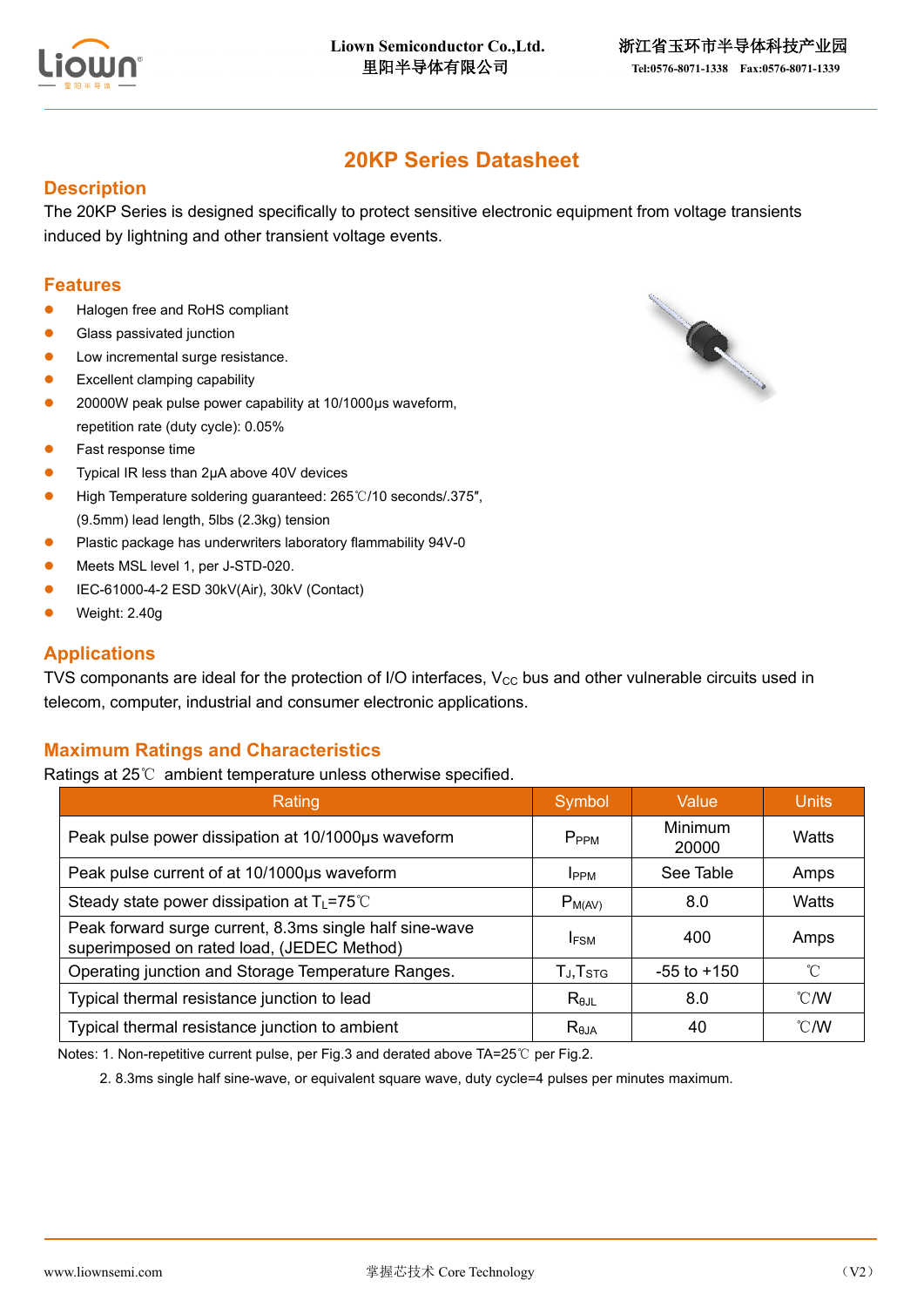

## **Dimensions (P600)**



## **Electrical Characteristics (TA=25**℃**)**

| <b>Part Number</b> |                 | <b>Reverse</b><br>Stand-<br>Off<br>Voltage | <b>Breakdown</b><br>Voltage<br>@I <sub>T</sub> |        | <b>Test</b><br>Current | Maximum<br>Clamping<br>Voltage<br>$@$ $ $ PP | Peak<br>Pulse<br><b>Current</b> | <b>Reverse</b><br>Leakage<br>$@V_R$ |
|--------------------|-----------------|--------------------------------------------|------------------------------------------------|--------|------------------------|----------------------------------------------|---------------------------------|-------------------------------------|
| Uni                | Bi              | $V_R(V)$                                   | Min(V)                                         | Max(V) | $I_T(mA)$              | $V_C(V)$                                     | $I_{PP}(A)$                     | $I_R(\mu A)$                        |
| 20KP17A            | 20KP17CA        | 17.0                                       | 18.99                                          | 21.22  | 50                     | 31.0                                         | 645.1                           | 2000                                |
| 20KP20A            | <b>20KP20CA</b> | 20.0                                       | 22.34                                          | 24.94  | 50                     | 36.8                                         | 548.9                           | 2000                                |
| 20KP24A            | 20KP24CA        | 24.0                                       | 26.81                                          | 29.93  | 50                     | 41.2                                         | 490.3                           | 1500                                |
| 20KP26A            | <b>20KP26CA</b> | 26.0                                       | 29.04                                          | 32.42  | 50                     | 44.7                                         | 451.9                           | 1000                                |
| 20KP28A            | 20KP28CA        | 28.0                                       | 31.28                                          | 34.92  | 50                     | 48.0                                         | 420.8                           | 800                                 |
| 20KP30A            | <b>20KP30CA</b> | 30.0                                       | 33.51                                          | 37.41  | 5                      | 51.5                                         | 392.2                           | 250                                 |
| 20KP32A            | 20KP32CA        | 32.0                                       | 35.74                                          | 39.90  | 5                      | 54.3                                         | 372.0                           | 150                                 |
| 20KP34A            | 20KP34CA        | 34.0                                       | 38.00                                          | 42.42  | 5                      | 57.5                                         | 351.3                           | 50                                  |
| 20KP36A            | 20KP36CA        | 36.0                                       | 40.20                                          | 44.88  | 5                      | 61.5                                         | 328.5                           | 20                                  |
| 20KP40A            | <b>20KP40CA</b> | 40.0                                       | 44.70                                          | 49.90  | 5                      | 67.8                                         | 297.9                           | 10                                  |
| 20KP44A            | 20KP44CA        | 44.0                                       | 49.10                                          | 54.81  | 5                      | 72.7                                         | 277.9                           | $\overline{2}$                      |
| 20KP48A            | <b>20KP48CA</b> | 48.0                                       | 53.60                                          | 59.83  | 5                      | 79.4                                         | 254.4                           | $\overline{2}$                      |
| 20KP52A            | 20KP52CA        | 52.0                                       | 58.10                                          | 64.86  | 5                      | 85.8                                         | 235.4                           | $\overline{2}$                      |
| 20KP56A            | 20KP56CA        | 56.0                                       | 62.60                                          | 69.88  | 5                      | 92.6                                         | 218.1                           | 2 <sup>1</sup>                      |
| 20KP60A            | 20KP60CA        | 60.0                                       | 67.00                                          | 74.79  | 5                      | 97.6                                         | 207.0                           | $\overline{2}$                      |
| 20KP64A            | 20KP64CA        | 64.0                                       | 71.50                                          | 79.82  | 5                      | 104.0                                        | 194.2                           | $\overline{2}$                      |
| 20KP68A            | 20KP68CA        | 68.0                                       | 76.00                                          | 84.84  | 5                      | 110.0                                        | 183.6                           | $\overline{2}$                      |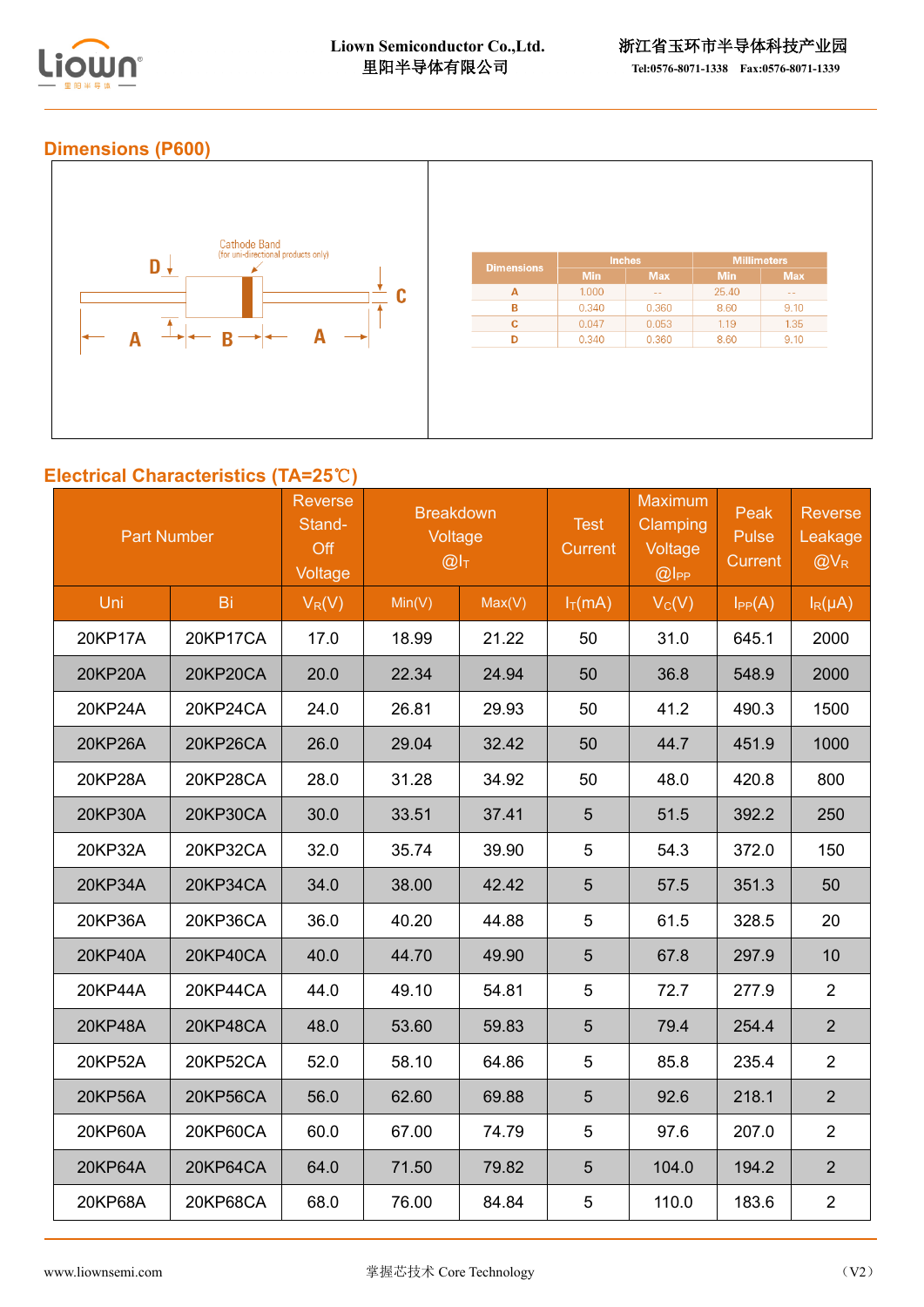

# **Electrical Characteristics (TA=25**℃**)**

| <b>Part Number</b> |                 | <b>Reverse</b><br>Stand-Off<br>Voltage | <b>Breakdown</b><br>Voltage<br>@I <sub>T</sub> |        | <b>Test</b><br>Current | <b>Maximum</b><br>Clamping<br>Voltage<br>$@$ $ $ PP | Peak<br>Pulse<br><b>Current</b> | <b>Reverse</b><br>Leakage<br>$@V_{R}$ |
|--------------------|-----------------|----------------------------------------|------------------------------------------------|--------|------------------------|-----------------------------------------------------|---------------------------------|---------------------------------------|
| Uni                | Bi              | $V_R(V)$                               | Min(V)                                         | Max(V) | $I_T(mA)$              | $V_C(V)$                                            | $I_{PP}(A)$                     | $I_R(\mu A)$                          |
| 20KP72A            | 20KP72CA        | 72.0                                   | 80.40                                          | 89.75  | 5                      | 116.0                                               | 174.1                           | $\overline{2}$                        |
| <b>20KP80A</b>     | <b>20KP80CA</b> | 80.0                                   | 89.40                                          | 99.80  | 5                      | 130.0                                               | 155.4                           | $\overline{2}$                        |
| 20KP88A            | 20KP88CA        | 88.0                                   | 98.30                                          | 109.73 | 5                      | 142.0                                               | 142.3                           | $\overline{2}$                        |
| 20KP96A            | 20KP96CA        | 96.0                                   | 107.20                                         | 119.67 | 5                      | 155.0                                               | 130.3                           | $\overline{2}$                        |
| 20KP104A           | 20KP104CA       | 104.0                                  | 116.20                                         | 129.72 | 5                      | 168.0                                               | 120.2                           | $\overline{2}$                        |
| 20KP112A           | 20KP112CA       | 112.0                                  | 125.10                                         | 139.65 | 5                      | 182.0                                               | 111.0                           | $\overline{2}$                        |
| 20KP120A           | 20KP120CA       | 120.0                                  | 134.00                                         | 149.59 | 5                      | 194.0                                               | 104.1                           | $\overline{2}$                        |
| 20KP132A           | 20KP132CA       | 132.0                                  | 147.40                                         | 164.54 | 5                      | 213.0                                               | 94.8                            | $\overline{2}$                        |
| 20KP144A           | 20KP144CA       | 144.0                                  | 160.80                                         | 179.50 | 5                      | 232.0                                               | 87.1                            | $\overline{2}$                        |
| 20KP160A           | 20KP160CA       | 160.0                                  | 178.70                                         | 199.49 | 5                      | 258.0                                               | 78.3                            | $\overline{2}$                        |
| 20KP172A           | 20KP172CA       | 172.0                                  | 192.10                                         | 214.44 | 5                      | 277.0                                               | 72.9                            | $\overline{2}$                        |
| 20KP180A           | 20KP180CA       | 180.0                                  | 201.10                                         | 224.49 | 5                      | 291.0                                               | 69.4                            | $\overline{2}$                        |
| 20KP192A           | 20KP192CA       | 192.0                                  | 214.50                                         | 239.45 | 5                      | 309.0                                               | 65.4                            | $\overline{2}$                        |
| 20KP204A           | 20KP204CA       | 204.0                                  | 227.90                                         | 254.41 | 5                      | 329.0                                               | 61.4                            | $\overline{2}$                        |
| 20KP216A           | 20KP216CA       | 216.0                                  | 241.30                                         | 269.37 | 5                      | 348.0                                               | 58.0                            | $\overline{2}$                        |
| 20KP232A           | 20KP232CA       | 232.0                                  | 259.10                                         | 289.24 | 5                      | 374.0                                               | 54.0                            | $\overline{2}$                        |
| 20KP240A           | 20KP240CA       | 240.0                                  | 268.10                                         | 299.28 | 5                      | 387.0                                               | 52.2                            | $\overline{c}$                        |
| 20KP256A           | 20KP256CA       | 256.0                                  | 286.00                                         | 319.27 | $5\phantom{.0}$        | 412.0                                               | 49.0                            | 2 <sup>1</sup>                        |
| 20KP280A           | 20KP280CA       | 280.0                                  | 312.80                                         | 349.18 | 5                      | 451.0                                               | 44.8                            | $\overline{2}$                        |
| 20KP300A           | 20KP300CA       | 300.0                                  | 335.10                                         | 374.08 | $5\phantom{.0}$        | 483.0                                               | 41.8                            | $\overline{2}$                        |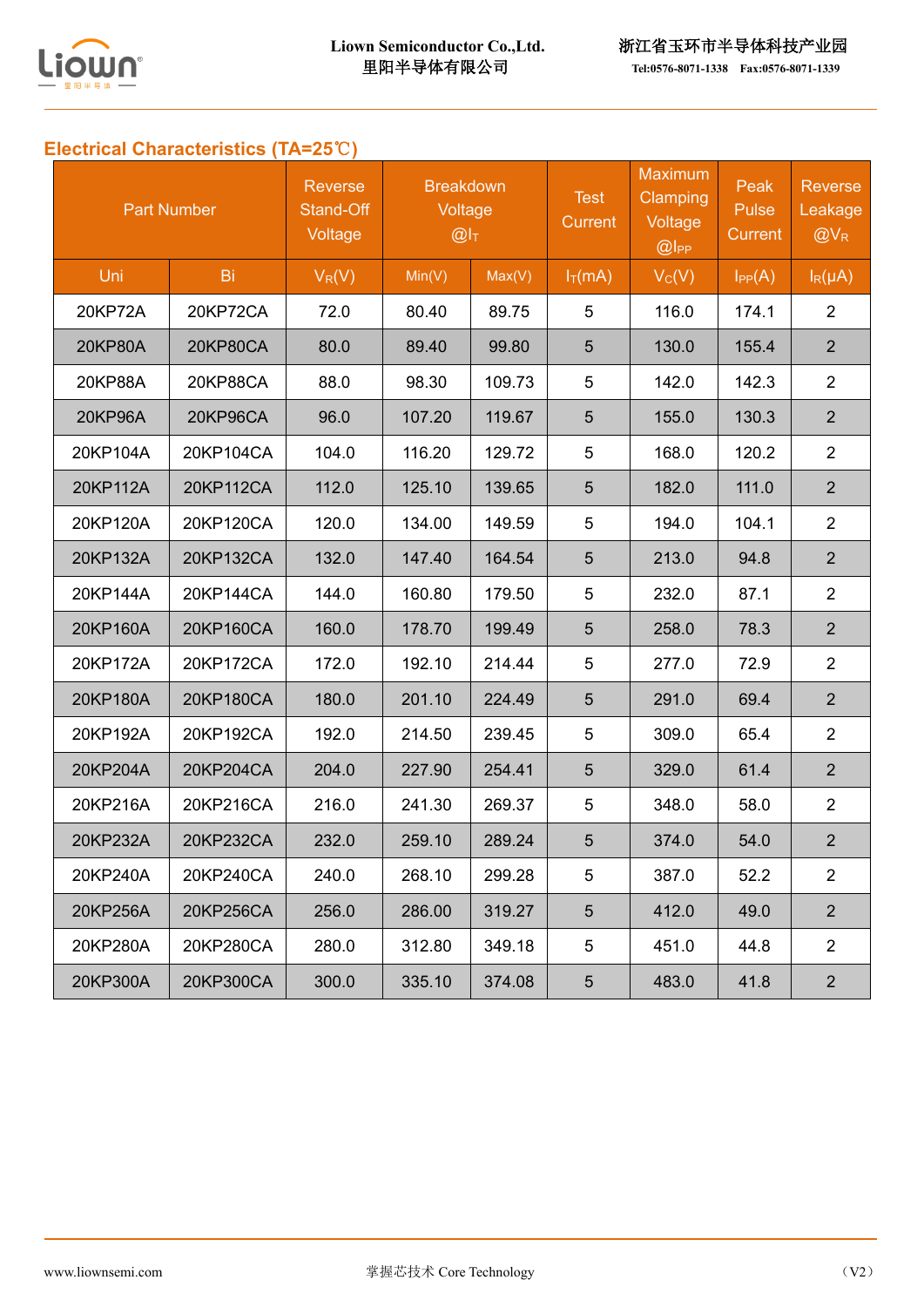

## **Ratings and Characteristic Curves (Ta=25**℃ **unless otherwise noted)**

#### Figure 1. Peak Pulse Power Rating Curve



#### Figure 3. Pulse Waveform







#### Figure 2. Pulse Derating Curve







Figure 6. Maximum Non-Repetitive Forward Surge Current Uni-Directional Only

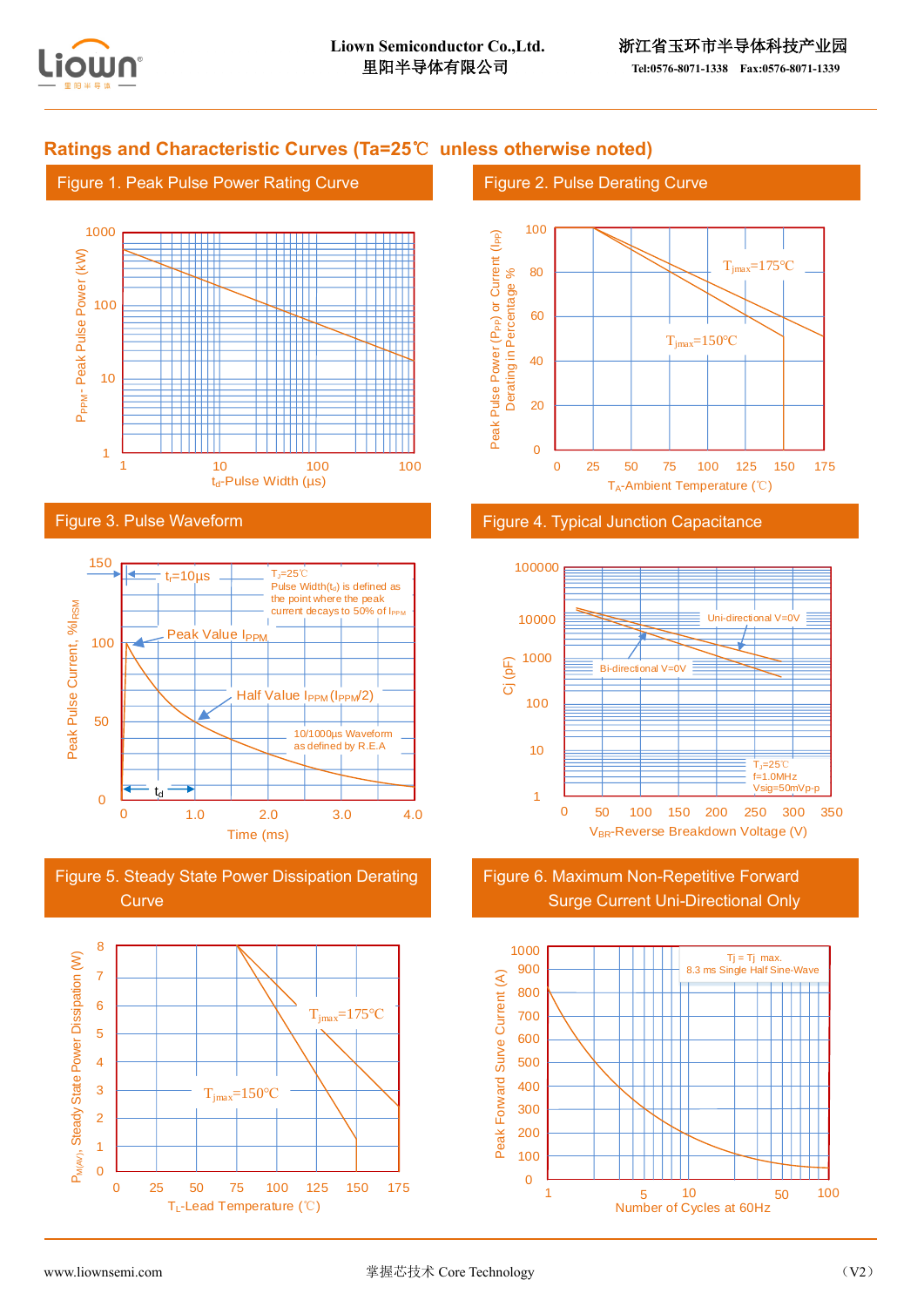

## **Marking Code**



## **Part Number Code**



## **Soldering Parameters**